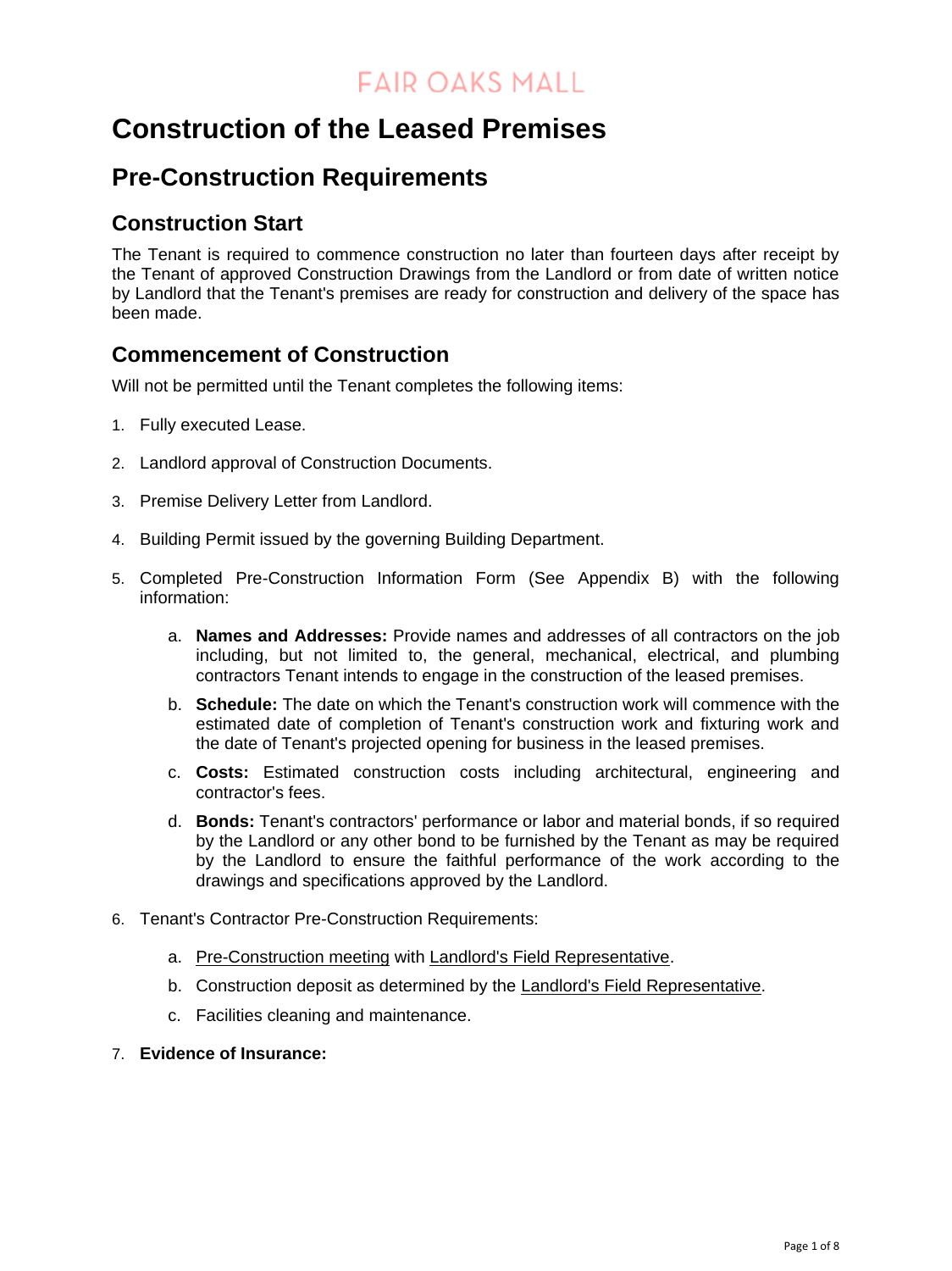#### **General Requirements**

- a. Tenant shall secure, pay for and maintain or cause its contractor(s) to secure, pay for and maintain during construction and fixturing work within leased premises, all insurance policies required and in the amounts as set forth herein. Tenant shall not permit its contractor(s) to commence any work until all required insurance has been obtained and certificates of insurance have been delivered to the Landlord.
- b. All such insurance policies required, except as noted below, shall include Landlord, its managing agent, its architect, its general contractor and the partners and agents of Landlord and the partners of partners and any other parties in interest designated by Landlord as additional insureds, except Workmen's Compensation Insurance, which shall contain an endorsement waiving all rights or subrogation against Landlord, its architect, its general contractor, partners and agents and the partners of parties and any other parties in interest designated by Landlord.
- c. Certificates of Insurance shall provide that no reduction in the amounts or limits of liability or cancellation of insurance coverage shall be undertaken without prior thirty day written notice to Landlord.
- d. The insurance required shall be in addition to any insurance to be procured by Tenant pursuant to Section 11.01 of the Lease to which the Exhibit is attached.

#### **Insurance Requirements**

(Minimum Coverage and Liability Limits)

- a. Workman's Compensation: Shall be as required by state law including Employer's Liability Insurance with a limit of not less than \$2,000,000 and any insurance required by any Employee Benefits Acts or other statutes applicable where the work is to be performed as will protect the contractor and sub-contractors from any liability under aforementioned acts.
- b. Comprehensive General Liability Insurance (Including Contractor's Protective Liability): Any insurance required under this section furnished under a blanket policy shall contain an endorsement that guarantees a minimum limit available for the premises equal to the insurance amounts required under this section. Must not be less than \$2,000,000 for any one occurrence whether involving bodily injury liability (and subsequent death) or property damage liability or a combination thereof with an aggregate limit of \$2,000,000. Such insurance shall provide for explosion, collapse and underground coverage. Such insurance shall insure Tenant's general contractor against any claims for bodily injury including death resulting therefrom and damage to or destruction of property of any kind whatsoever and to whomever belonging and arising from Tenant's operations under the contract and whether such operations are performed by Tenant's general contractor, sub-contractors or any of their sub-contractors or by anyone directly or indirectly employed by any of them.
- c. Comprehensive Automobile Liability Insurance: Shall include the ownership, maintenance and operation of any automotive equipment owned, hire and non-owned in the following amounts:
	- Bodily injury per occurrence for personal injury or death: \$2,000,000.
	- Property Damage **Liability: \$2,000,000.**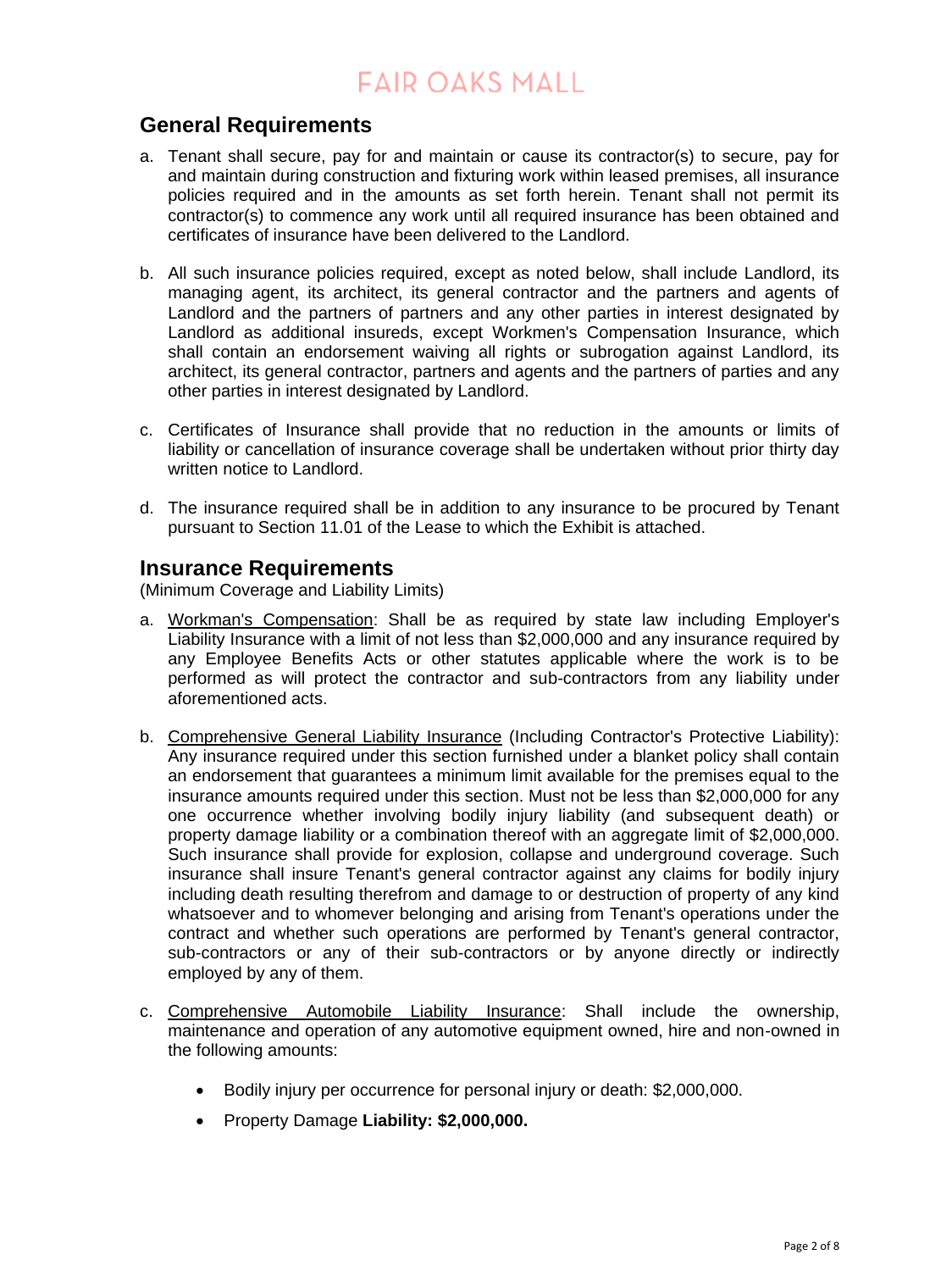Such insurance shall insure the general contractor or sub-contractor against any claims for bodily injury including death resulting therefrom and damage to property of others caused by accident and arising from Tenant's operations under contract and whether such operations are performed by the general contractor, subcontractors or by anyone directly or indirectly, employed by any of them.

- d. Tenant's Protective Liability Insurance: Tenant shall provide Owner's Protective Liability Insurance as will insure Tenant against any liability to third parties for damages because of bodily injury liability including death resulting therefrom and property damages liability of others or a combination thereof that may arise from work in connection with the leased premises and any other liability for damages that Tenant's general contractor or sub-contractors are required to insure against under any provisions herein. Said insurance shall be provided in minimum amounts as follows:
	- Bodily injury per occurrence for personal injury or death: \$2,000,000.
	- Property Damage Liability: \$2,000,000.
- e. Tenant's Builder's Risk Insurance: Tenant shall provide an "All Physical Loss" Builder's Risk Insurance policy on the work to be performed for Tenant in the leased premises as it relates to the building within which the leased premises are located. The policy shall include the following as insureds: Tenant, Tenant's contractors and sub-contractors, Landlord and the partners and agents of Landlord as their interests may appear. The amount of insurance to be provided shall be 100% of the replacement cost.

#### **Construction Rules and Regulations**

Tenant shall engage the services of such bondable, licensed contractors who will work in harmony with Landlord's contractors and the contractors employed by the other tenants so that there shall be no labor disputes which would interfere with the operation, construction and completion of the Shopping Center or with any work being carried out therein.

#### **Landlord's Field Representative**

It is the role of the Field Representative to provide the Tenant's architect and contractor as the on-site liaison. Before commencing construction, the Tenant's contractor must check in with the Field Representative to obtain a list of rules and regulations, coordinate activities such as floor slab pour, installation of demising wall studs, etc., and review Landlord's approved Construction Drawings filed on site. A close working relationship between the Landlord's Field Representative and the Tenant's general contractor is essential to maintain an orderly progression of work.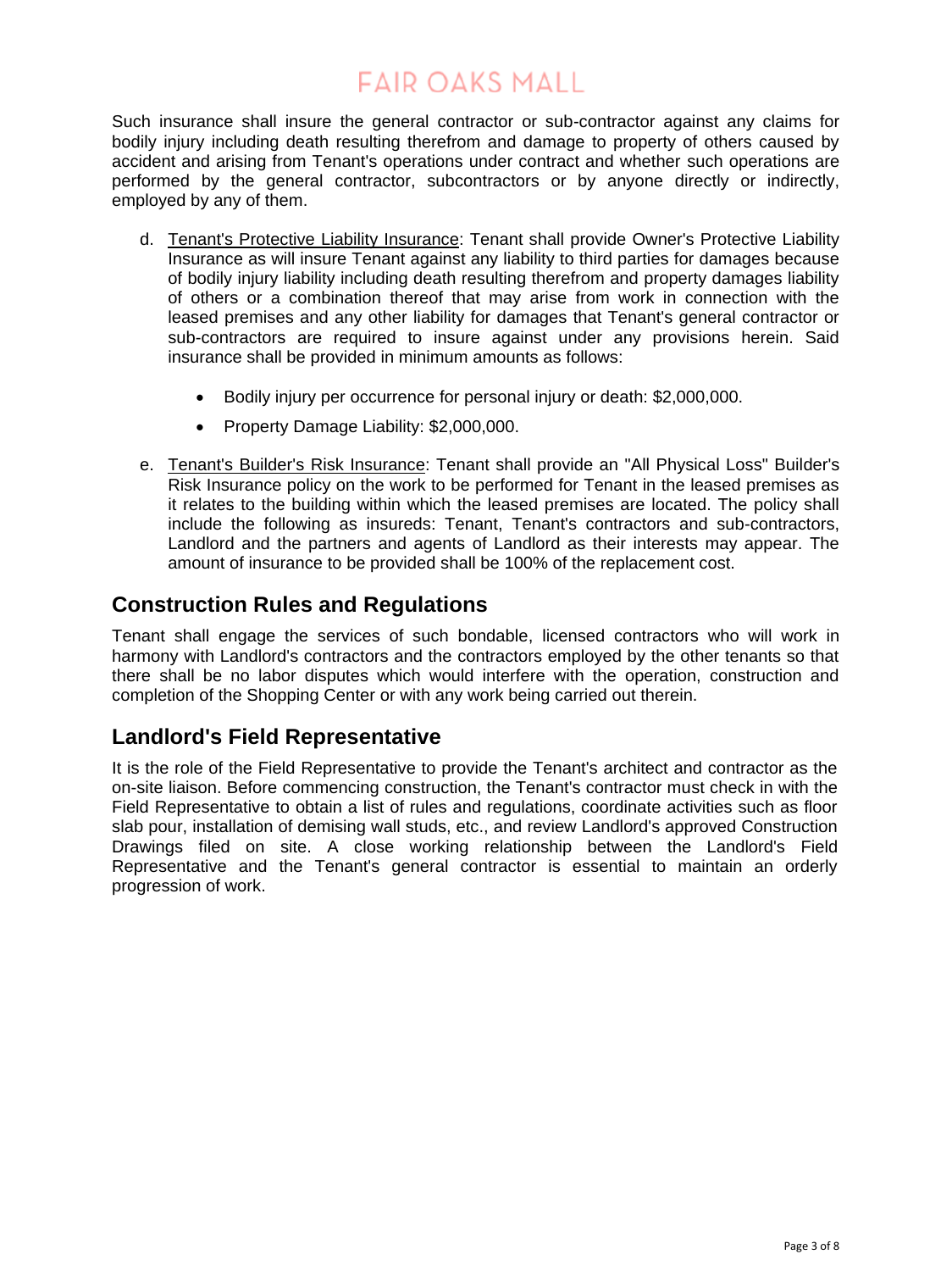#### **Rules and Regulations**

- 1. Construction shall comply in all aspects with applicable federal, state, county or city statutes, ordinances, regulation, laws and codes. All required building and other permits in connection with the construction and completion of the leased premises shall be obtained and paid for by the Tenant.
- 2. Tenant shall provide temporary heat if required.
- 3. Tenant shall apply and pay for all temporary utility services.
- 4. Tenant shall cause its contractor to provide warranties for not less than one year against defects in workmanship, materials and equipment.
- 5. Tenant's work shall be subject to the inspection of Landlord, its consultants and its supervisory personnel.
- 6. Tenant shall pay for all temporary utility services and the removal of debris as necessary and required in connection with the construction of the leased premises. Storage of Tenant's contractor's construction material, tools, equipment and debris shall be confined to the leased premises and in the areas that may be designated for such purposes by Landlord. In no event shall any material or debris be stored in the mall or service/exit corridors. If debris is found in these areas, it will be removed at the expense of the Tenant that is responsible.
- 7. During initial construction, Tenant fixturing and merchandise stocking, Landlord will provide trash removal service from designated truck courts at Tenant's expense. Tenant is responsible for breaking down boxes and placing trash in containers in the designated truck court areas. The Landlord may, at any time, discontinue trash removal service thereby requiring the Tenant to be responsible for arranging removal service. All such work shall be performed by contractors approved by the Landlord.
- 8. In order to prevent constant shutdown of the sprinkler system, it will be necessary for the Tenant's general contractor to schedule a tie-in with the Landlord's Field Representative. The times for shutdown and fee will be determined by the Landlord's Field Representative in the field.
- 9. The metal demising studs will be installed by Landlord, at Tenant's expense. The Tenant's contractor should make sure that these studs are plumb and evenly spaced before installation of drywall.
- 10. A full height barricade shall be installed by the Tenant's contractor. Said barricade will be built approximately 3'-0" from the lease line. The contractor will remove the barricade once a "Certificate of Occupancy" is granted by the local Building Department and all construction deficiencies have been resolved with Landlord's Field Representative.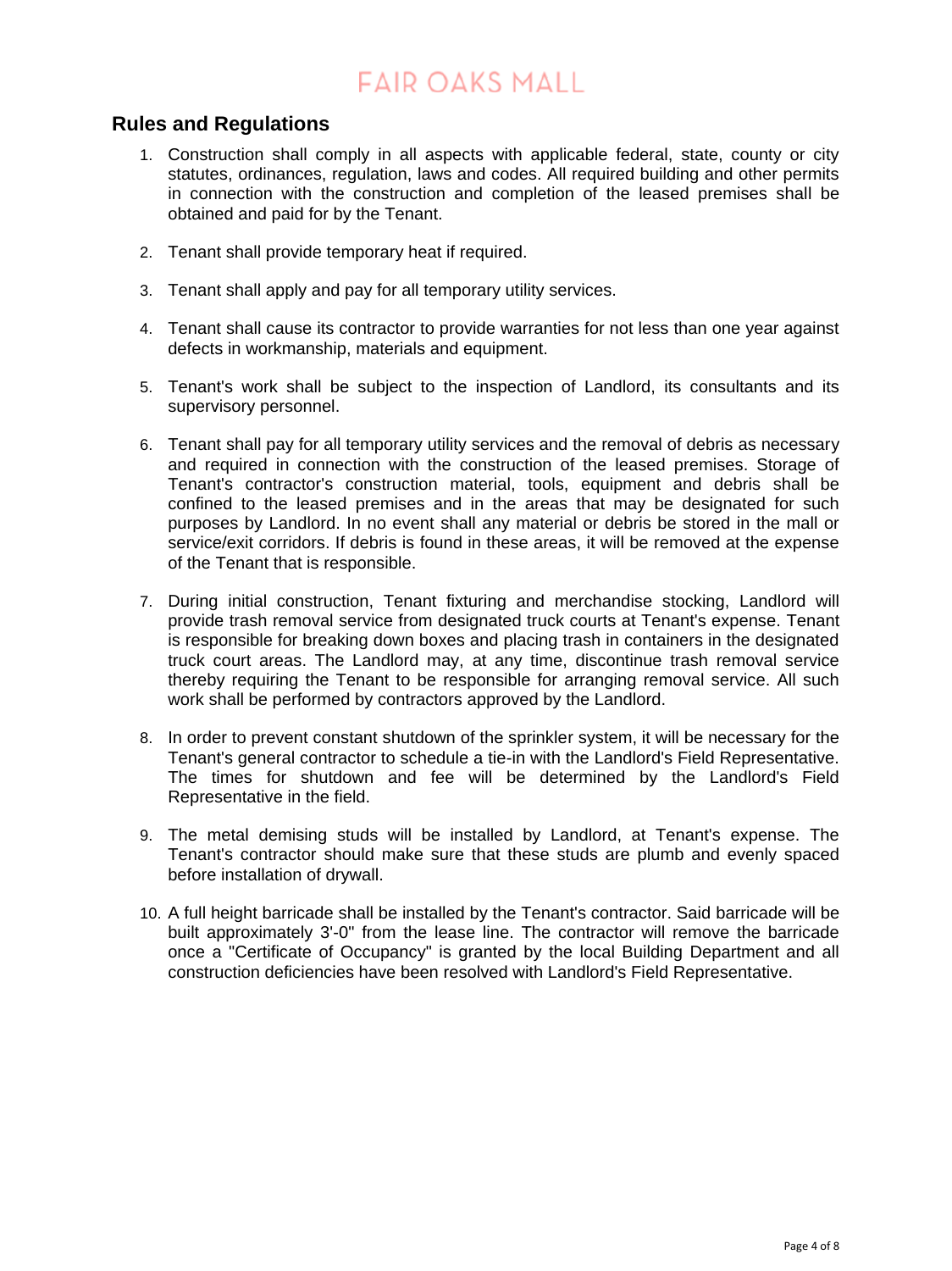#### **Landlord's Right to Perform Work**

Landlord shall have the right to perform, for the account of Tenant, subject to reimbursement of the cost thereof by Tenant, any of the Tenant's work which Landlord determines in its sole discretion should be performed immediately and on an emergency basis for the best interest of the project including without limitation, work that pertains to structural components, mechanical, sprinkler and general utility systems, roofing and removal of unduly accumulated construction material and debris.

### **Post-Construction Procedures**

Upon the completion of Tenant's construction and fixturing work, Tenant's architect shall inspect the finished space and send to Landlord a copy of the inspection form (included at the end of this section is a sample form).

Contingent upon the Following:

- 1. The satisfactory completion by Tenant of the work to be performed by Tenant including correction of deficiencies and inconsistencies with approved Construction Drawings and Specifications.
- 2. The Lien period for the work performed by Tenant in the leased premises has expired and no liens in connection with same have been filed; or if said lien period has not expired, Tenant furnishes Landlord with Waivers of Liens and sworn statements from all persons performing labor or supplying materials in connection with such work showing that all said persons have been compensated in full.
- 3. Submittal by Tenant to Landlord of a detailed breakdown of Tenant's final and total construction costs.
- 4. Submittal by Tenant to Landlord of warranties for not less than one year against defects in workmanship, materials and equipment if so required by Landlord.
- 5. Full payment by Tenant of all sums due Landlord for items of work performed by Landlord on behalf of Tenant.
- 6. A copy of the air balance report as prepared by Tenant's temperature control contractor.
- 7. A copy of the contractor's Material and Test Certificate for the tenant's sprinkler system verifying its receipt by Landlord's insurance carrier.
- 8. The issuance of a Certificate of Occupancy by the governing Building Department.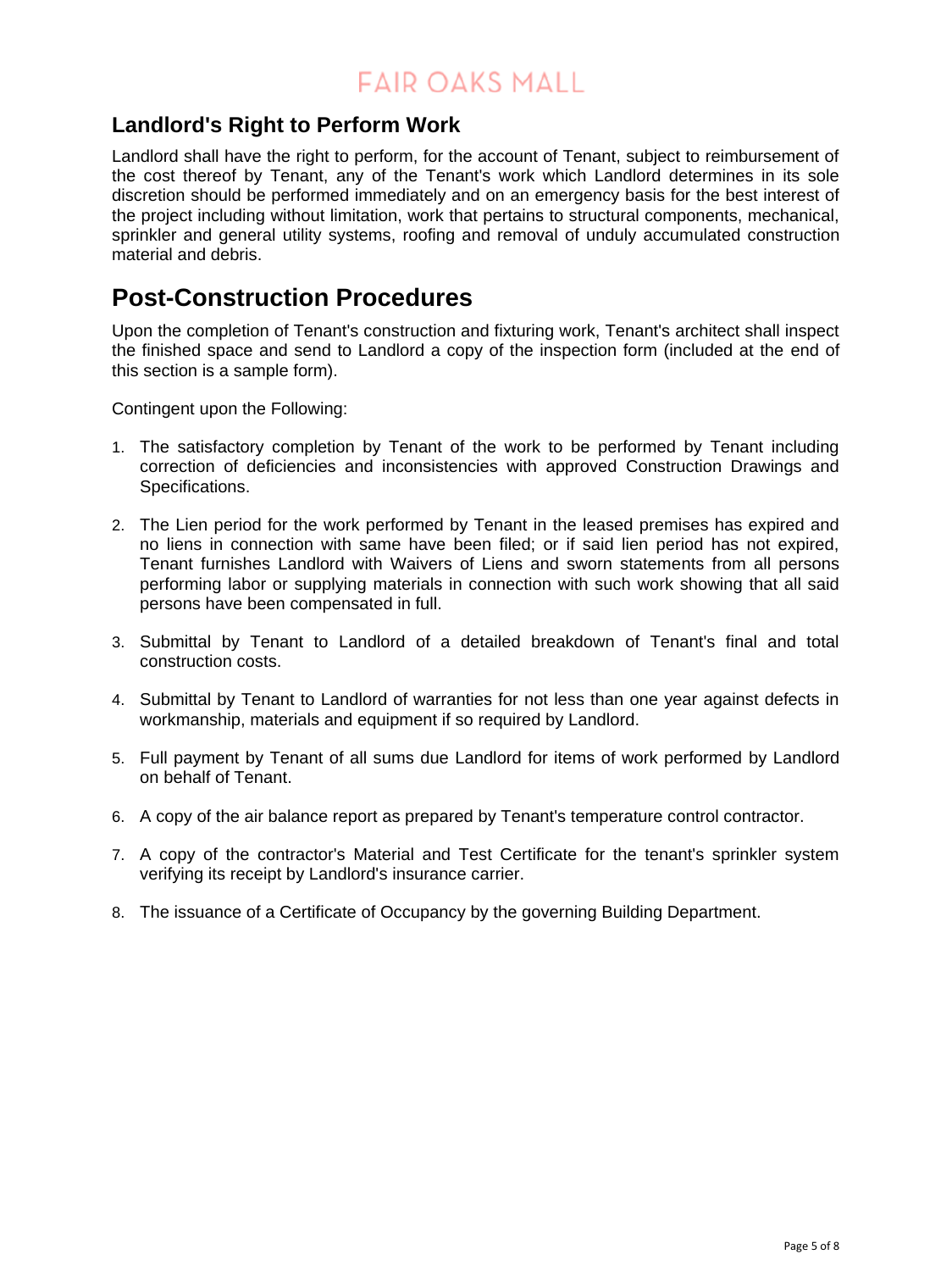## **Store Completion Inspection**

| Store Name: |               |
|-------------|---------------|
|             |               |
| Center:     | Space Number: |

The above-named store was inspected on \_\_\_\_\_\_\_\_\_\_\_\_\_ by this office and is hereby certified to be in compliance with the Construction Documents submitted to and approved by the Landlord dated

The following is a list of items either incomplete or inconsistent to those documents:

| 1. |  |
|----|--|
| 2. |  |
| 3. |  |
| 4. |  |
| 5. |  |

(Use back of form for additional items)

The included list has been forwarded to the General Contractor to remedy same. A copy of this form has also been sent to the Tenant.

| Signed:           |  |
|-------------------|--|
| Title:            |  |
| Date:             |  |
| Complete address: |  |
|                   |  |
|                   |  |
|                   |  |
| Telephone:        |  |
| Fax:              |  |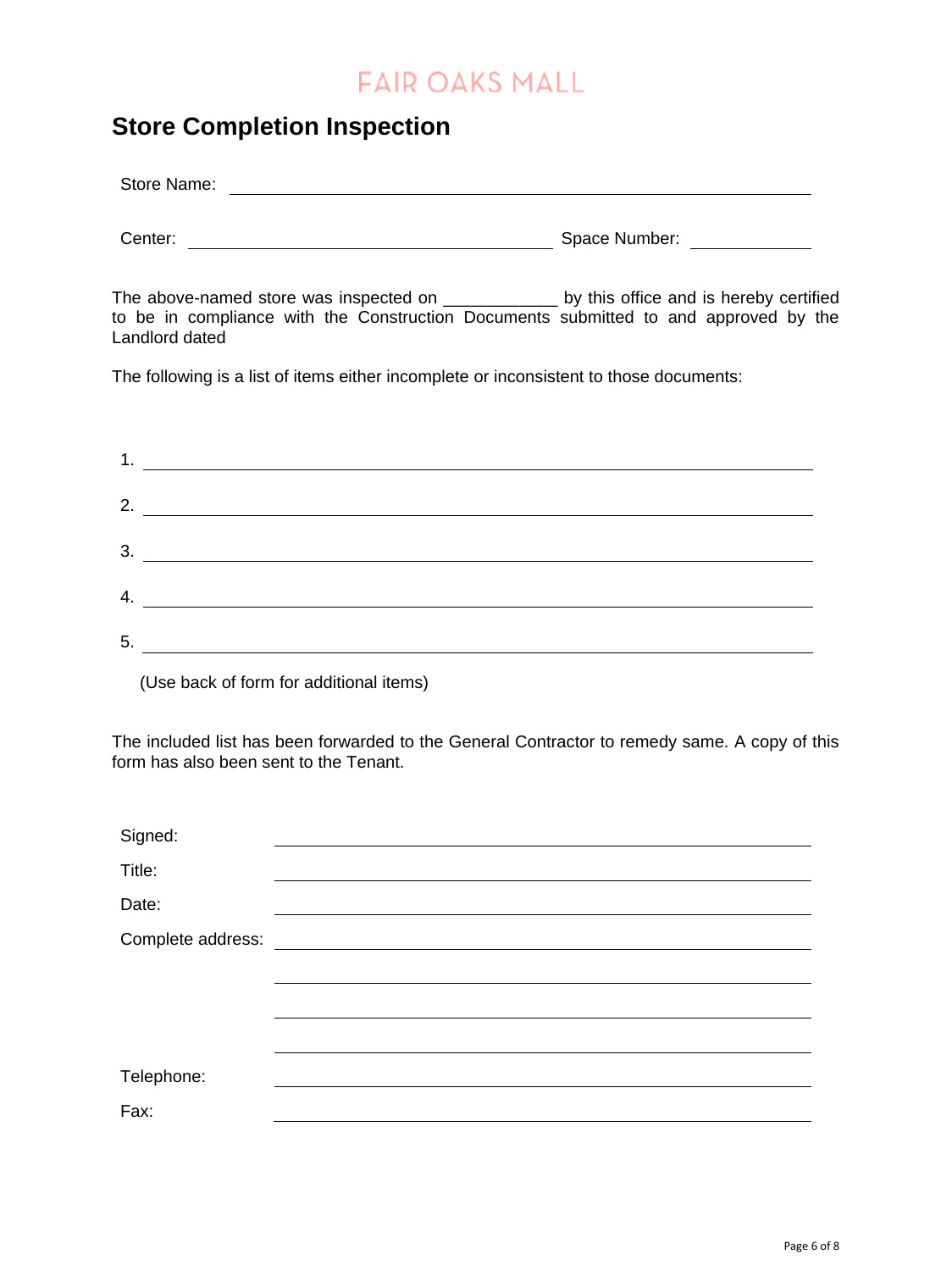## **Appendix B: Pre-Construction Information Form**

This form is to be completed prior to the Pre-Construction Meeting to be held with Landlord's Field Representative. Construction work may not commence until this form is completed in its entirety and approved by Landlord's Project Manager or designated representative.

| 1. | <b>General Contractor:</b>    |  |
|----|-------------------------------|--|
|    | Superintendent:               |  |
|    | Address:                      |  |
|    |                               |  |
|    |                               |  |
|    | Office Phone:                 |  |
| 2. | <b>Mechanical Contractor:</b> |  |
|    | Superintendent:               |  |
|    | Address:                      |  |
|    |                               |  |
|    |                               |  |
|    | Office Phone:                 |  |
| 3. | <b>Electrical Contractor:</b> |  |
|    | Superintendent:               |  |
|    | Address:                      |  |
|    |                               |  |
|    |                               |  |
|    | Office Phone:                 |  |
|    |                               |  |
| 4. | <b>Plumbing Contractor:</b>   |  |
|    | Superintendent:               |  |